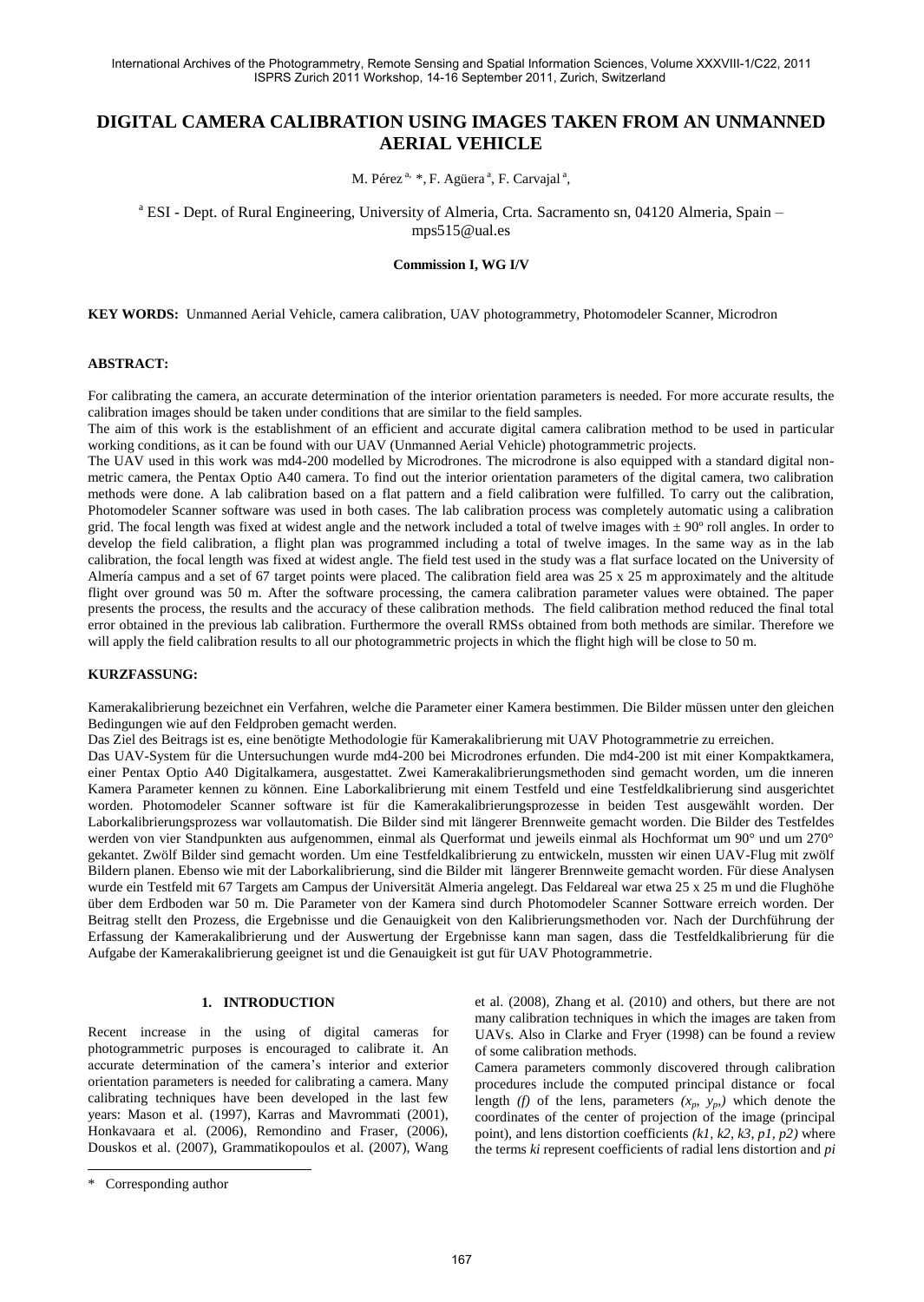International Archives of the Photogrammetry, Remote Sensing and Spatial Information Sciences, Volume XXXVIII-1/C22, 2011 ISPRS Zurich 2011 Workshop, 14-16 September 2011, Zurich, Switzerland

terms represent coefficients of decentering distortion caused by a lack of centering of lens elements (William, 2004). Radial and decentring distorsions comprise the aberrations which affect the location of images (Fryer, 1996).

A common criticism with small format aerial photography is the camera's geometric instability and limited precision and accuracy (Warner and Carson 1991). This criticism becomes even more significant with digital cameras and their low-cost lenses. Often, it is impossible to obtain data about the interior orientation of the camera; thus, alternative camera calibration methods have been suggested (Zhang 2000). The success of digital camera calibration establishes the prerequisite and foundation for digital close-range photogrammetry and 3D modelling (Zhang et al. 2010).

The main advantage of an Unmanned Aerial Vehicle (UAV) system acting as a photogrammetric sensor platform over more traditional manned airborne or terrestrial surveys is the high flexibility that allows image acquisition from unconventional viewpoints (Irschara et al. 2010).

The aim of this work is the establishment of an efficient and accurate digital camera calibration method to be used in particular working conditions, as it can be found with our UAV photogrammetric projects.

# 2. **MATERIALS AND METHODS**

# **2.1** *7B***The Unmanned Aerial Vehicle**

The UAV used in this work was the md4-200 (Microdrones) (www.microdrones.com) (see Fig. 1). It has the ability for vertical take off and landing with autonomous and semiautonomous control capacities, provides position hold and autonomous way-point navigation, with GPS antenna, altimeter and magnetometer to calculate the position coordinates during the flight.



Figure 1. The md4-200 with the digital camera Pentax Optio A40

The drone is also equipped with a CCD standard digital nonmetric camera, the Pentax Optio A40 camera, that can be tilted (up to 90º) to capture images from different angles. This camera has 12.0 mega pixels resolution, picture stabilization, trigger and zoom function (www.microdrones.com).

The drone can be operated fully autonomous including auto start and auto landing thanks to the waypoint navigation guidance. In our work the take off and the landing were manual and the rest of the flight was autonomous.

# **2.2 Flight Planning**

The flight planning was programmed using the MdCockpit V2.6.2.6 compatible software with the drone. Using the module Waypoint Editor, the flight path was designed. It is a graphical interface based on Google Earth information, and the actions to do in each waypoint were defined, including holding position, picture orientation and trigger activation. Google Earth is linked to the Waypoint Editor module integrated in the MdCockpit software. The obtained information from Google Earth was planimetric and this software can be used for mountain terrains but it must take into account the difference between altitudes in the flight plan.

For field calibration an orbital route was defined including a total of 12 waypoints (see Fig. 2). In figure 2 cannot be seen the current surface of the test field calibration because in the past there were greenhouses in the same area. Figure 4 shows the current surface of the test field calibration. Each waypoint had assigned the action of taking a photo.



Figure 2. Flight planning with MdCockpit V2.6.2.6

# **2.3** Digital camera calibration methods

In this study two camera calibration methods were done. The first one consists in a lab calibration with a grid pattern and the second one, a field calibration, were the targets were draw in a flat surface. Photomodeler Scanner software was used for both calibration methods. This software is based on the bundle adjustment principle. For good calibration results, images should cover the whole imaging area and should be of very good sharpness and contrast. Also a minimum of eight images in good convergent positions are required. (www.photomodeler.com).

**2.3.1 Lab camera calibration.** In June 2010 a set of 12 convergent images were taken. The images covered the calibration grid pattern included in the installation package of Photomodeler. The grid pattern was placed on the floor and three images were collected from each of the pattern´s four sides. Figure 3 shows an image of the camera calibration pattern fixed on the floor. A tripod was used to ensure image stability.



Figure 3. Lab camera calibration pattern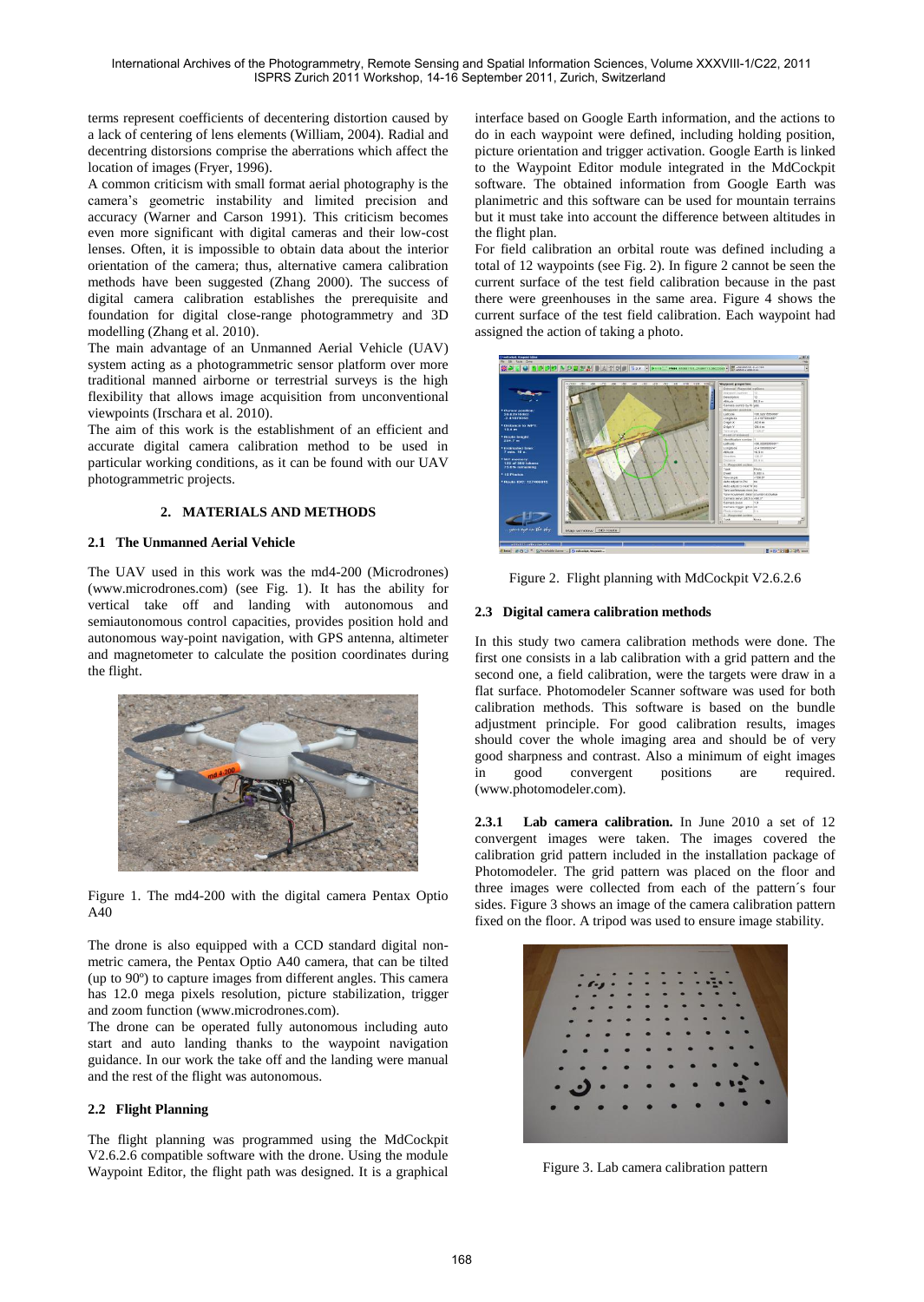The focal length was fixed at minimum zoom (widest angle), with the focus fixed to infinite and the network included images with  $\pm$  90 $^{\circ}$  roll angles. The camera positions were close to 45 degrees from the horizontal and vertical.

Interior orientation parameters (IOP) of the digital camera were estimated using the module Camera Calibrator of Photomodeler Scanner software in which the bundle block adjustment method is used. The calibration process was completely automatic and the calibration results were stored.

**2.3.2 Field camera calibration.** The calibration images should be taken under similar conditions to the field samples for most accurate results. In order to get this goal, we proposed a camera field calibration using an UAV to take the images in similar conditions as our future photogrammetric projects.

To develop the field calibration, as it is mentioned above, a flight planning was programmed defining an orbital route including a total of 12 convergent images. We chose eight of the twelve images, due to the similarity of some images. In the same way as in the lab calibration, the focal length was fixed at widest angle and recorded as a 3648 pixels by 2736 pixels image. The field test used in the study was a flat surface located on the University of Almería Campus (Spain) and a set of 67 target points covering the calibration field pattern were draw (Fig. 4). The calibration field area was 25 x 25 m approximately.



Figure 4. Field calibration surface with the targets points

The altitude flight over ground was 50 m to ensure, as possible, the same conditions as it could be used for future photogrammetric projects. In this case, the calibration process was not fully automatic. We set up a point-based PhotoModeler project using the lab calibration parameters. Then we marked and referenced as many targets as we recognised on the images and when the project began to be processed, the option full field calibration was chosen and the IOP were stored. To estimate the accuracy of the method proposed, horizontal and vertical coordinates of the targets were determined in the ED-50 reference frame with the Ibergeo geoidal model, using a Trimble R6 GPS receiver and applying a post-processing method with Trimble Geomatic Office software. We used the time data correction from the Almeria station, belonging to the Positioning Andalusian Network (RAP) (http://www.juntadeandalucia.es/obraspublicasytransportes/reda ndaluzadeposicionamiento/rap).

# 3. **RESULTS**

The paper presents the process, the results and the accuracy of two calibrations methods. After the software processing, the camera calibration parameter values were obtained.

The calibrated parameters obtained were: focal length, format size of the CCD sensor, location of the principal point sensor,

two radial distortion function coefficients and two decentring distortion function coefficients (see Table 1 and Table 2).

|                                              | <b>Lab calibration</b>                 |                            |  |
|----------------------------------------------|----------------------------------------|----------------------------|--|
| Focal length (mm)                            | $8.184 \pm 7.8$ e-004                  |                            |  |
| Format size (mm)                             | $7.485 + 2.7e-004 \times 5.613$        |                            |  |
| Principal point (mm)                         | $3.722 + 8.4e - 0.04x + 2.677 + 0.001$ |                            |  |
|                                              | K1                                     | $2.821e-003 + 1.3e-005$    |  |
| Radial distortion function<br>parameters     | K <sub>2</sub>                         | $-1.538e-005 \pm 8.6e-007$ |  |
|                                              | P <sub>1</sub>                         | $5.026e-005 + 3.2e-006$    |  |
| Decentring distortion<br>function parameters | P <sub>2</sub>                         | $-4.478e-004 \pm 3.9e-006$ |  |

Table 1. Camera lab calibration parameter values

|                                              | Field calibration (50m flight high)      |                               |
|----------------------------------------------|------------------------------------------|-------------------------------|
| Focal length (mm)                            | $8.221 \pm 0.033$                        |                               |
| Format size (mm)                             | $7.452 \pm 0.016 \times 5.613$           |                               |
| Principal point (mm)                         | $3.714 \pm 0.009 \times 2.553 \pm 0.061$ |                               |
|                                              | K1                                       | 2.728 e-003 $\pm$ 4.9e-005    |
| Radial distortion function<br>parameters     | K <sub>2</sub>                           | $-3.077$ e-006 $\pm$ 1.9e-006 |
|                                              | P <sub>1</sub>                           | 5.155 e-005 $\pm$ 1.2e-005    |
| Decentring distortion<br>function parameters | P <sub>2</sub>                           | $-2.145$ e-004 $+1.6$ e-004   |

Table 2. Camera field calibration parameter values

In figure 5 the mosaic of field calibration project can be seen.



Figure 5. Mosaic of the images and points where the photos were taken from

To check the accuracy of the camera calibration results the total final error must be checked. In both methods the data sets are not the same. For lab calibration the data set is the grid of the pattern (Fig. 3) and for filed calibration are the 67 targets points (Fig. 4). According to Photomodeler tutorial a value less than 1.0 pixel indicates a good calibration and very good calibrations can have a final total error smaller than 0.4 pixels (www.photomodeler.com). In our case, the lab calibration has a final total error of 1.940 pixels (see table 3). It is a total error a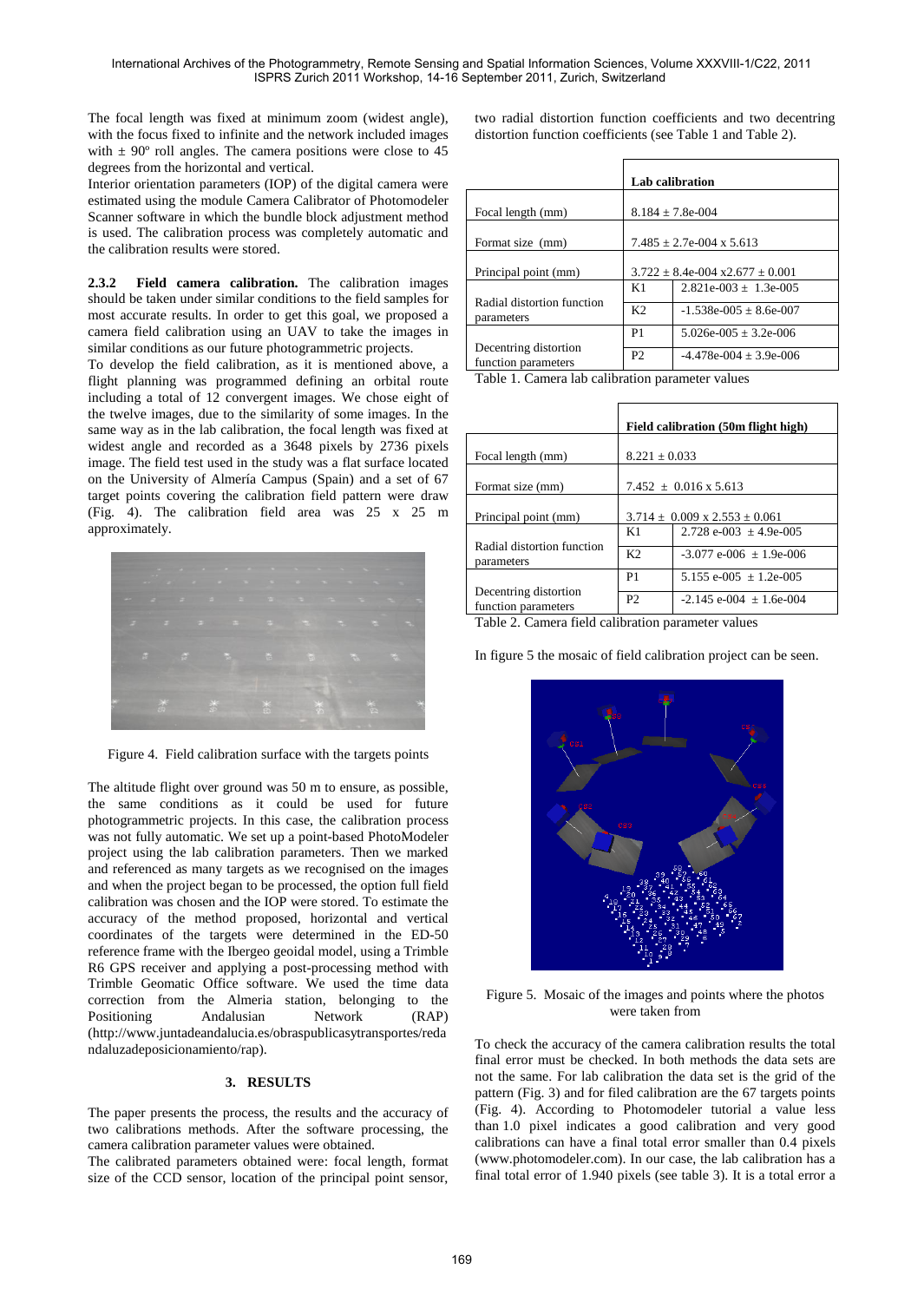bit higher than the recommended. The field calibration has a total error of 0.282 pixels, which is assumed to be a very good calibration project.

|                    | Lab<br>calibration | <b>Field calibration</b><br>(50m flight high) |
|--------------------|--------------------|-----------------------------------------------|
| Final total error  |                    |                                               |
| (pixel)            | 1.940              | 0.282                                         |
| Largest marking    |                    |                                               |
| residual (pixel)   | 0.723              | 0.700                                         |
| <b>Overall RMS</b> |                    |                                               |
| (pixel)            | 0.245              | 0.341                                         |

Table 3. Total final error and residuals of the camera calibration projects

If the bars in the error chart (see Fig. 6) get smaller, the final total error decreases. Also checking the marking residuals is a good way to test the calibration quality. Photomodeler tutorial recommended having a largest marking residual less than 1.0 pixel (www.photomodeler.com). In both cases the largest marking residuals are less than 1.0 pixel. The lab calibration has 0.723 pixels and the field calibration 0.700 pixels (see table 3).





Figure 6. Upper figure shows the processing of the lab calibration and the lower figure shows the field calibration processing. The accumulated error of both processes can be seen representing by the error chart

Accuracy of field calibration was also checked comparing the GPS coordinates of the targets with the coordinates obtained with Photomodeler. This software only needs three control points to change from relative to absolute coordinates. For this process the targets number one, two and four were used. The planimetric and the altimetric RMS were calculated. The planimetric RMS was 0.028 m and the altimetric 0.026 m. These small errors point out the accuracy of the project.

# **4. DISCUSSION**

In our study the results show that Photomodeler software is a flexible and a powerful tool for camera calibration using the bundle block adjustment method. Wiggenhagen (2002), Remondino and Fraser (2006), Wotjas (2010) and Zhang et al. (2010) also used Photomodeler software to calibrate CCD cameras with good results.

The management of Photomodeler for applying an automatic calibration (lab calibration) or a field calibration is very straightforward and its relative low cost in comparison with other photogrammetric software make it appropriate software for digital camera calibration.

Field camera calibration has the advantage that the images were taken under similar conditions to the images could be taken with an UAV but it has the disadvantage of the necessity of an appropriate surface to put the targets and its accuracy measurements. Also it has a problem obtaining images with sufficient diversity of camera angles. Matsuoka et al. (2002) proposed a similar field calibration method of a non-metric digital camera. It was conducted at an open space paved with no special targets for an amateur application. They concluded that the calibration method proposed was useful for some nonprofessional fields.

The simplicity of the lab calibration with a flat grid pattern represents the highest advantage of this calibration method. Zhang (2000) also used a flat pattern to calibrate a camera with very good results. Besides the simplicity of this method, the necessary equipments are only the calibration pattern, the digital camera and a tripod to ensure stability.

The lower accuracy found in lab calibration might be due to the automatic process that generates more errors than with the manual process used in the field calibration.

The Pentax Optio A40 imagery collected with a flight high of 50 m with a md4-200 has demonstrated the potential of high resolution digital imagery for calibration purposes or photogrametric projects.

# **5. CONCLUSION AND FUTURE WORK**

Field calibration method reduced the final total error obtained in the previous lab calibration. Furthermore the overall RMSs obtained from both methods are similar. Therefore we will apply the field calibration results to all our photogrammetric projects in which the flight high will be close to 50 m.

The obtained RMSs will be checked in future UAV photogrammetric projects in order to confirm whether the field calibration done is accurate.

#### **6. REFERENCES**

Clarke, T.A. and Fryer J.G. 1998. The development of camera calibration methods and models. *Photogrammetric Record*, 16 (91), pp 51-66.

Douskos V., Kalisperakis I. and Karras G. 2007. Automatic calibration of digital cameras using planar chess-board patterns. *8th Conf. Opt. 3-D Meas. Techn*., Wichmann, vol. I, pp. 132- 140.

Fryer, J.G. 1996. Camera calibration. In: *Close Range Photogrammetry and Machine Vision*. K.B. Atkinson Ed., Whittler Publishing, Caithness, pp. 156-179.